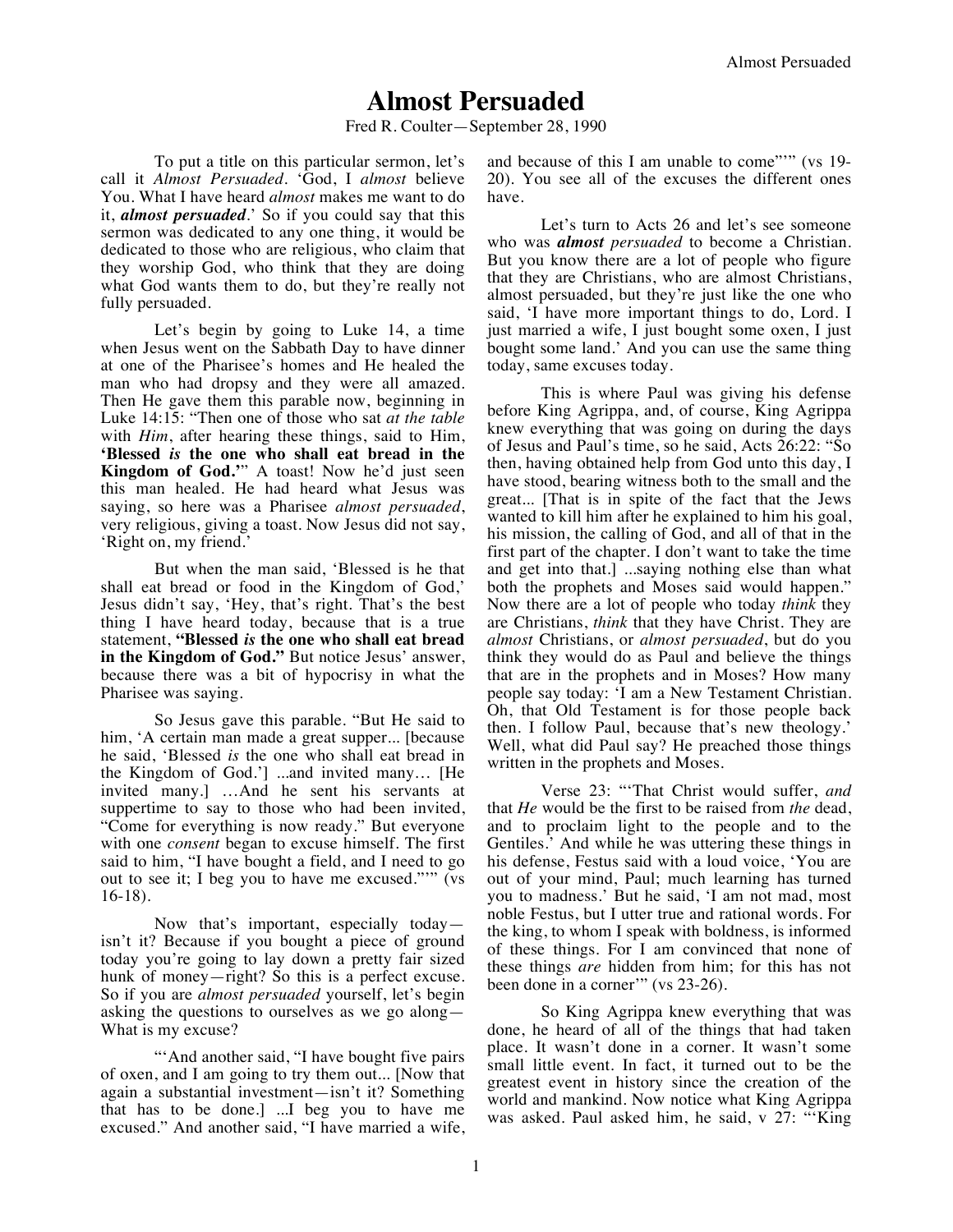Agrippa, **do you believe the prophets?** I know you believe.' Then Agrippa said to Paul, 'Will you persuade me to become a Christian in such a little time?'" (vs 7-28). 'Almost you persuade me to become a Christian.' So King Agrippa was *almost persuaded*.

- How many people are in the same situation today, almost persuaded?
- How about you?
- Do you think that you are wholly persuaded?
- Can you pick up the Bible and say the Bible is the Word of God?
- It is the inspired Word of God, that we are to live by every Word of God
- That you have set your course to do that?
- Have you?

A lot of people claim to, but as I said in a recent sermon, they have their 'yeah, buts.' 'Yeah but, Lord, this,' and 'yeah but, Lord, that.' *They're almost persuaded!*

Let's see what happens to those who are almost persuaded. Let's go back in the book of Acts to chapter seventeen, and I'm going to summarize the first part of the chapter where they come into the area of Thessalonica. They go into the synagogue. A lot of people believe they are persuaded, but here are the Jews then who stir up a lot of trouble. They come after to kill Paul, Silas and Timothy. So they scoot them out of town and get them to Berea. So when they came to Berea,

Acts 17:11: "Now these were more noble than those in Thessalonica, *for* they received the Word with all readiness of mind... [Ready to believe, ready to receive. Not that kind of almost attitude, or nearly persuaded, or 'I will believe on condition that,' no, with readiness of mind.] ...and examined the Scriptures daily *to see* if these things were so." So these people were *not almost* persuaded, *they were persuaded.* And it says that they were more noble.

So then Paul escapes and he goes on down to Athens. When he comes into Athens he sees the city wholly given over to idolatry. It is absolutely something, idols everywhere! And Paul, it said, it stirred his spirit up. He was standing there talking to the Stoics. Now the Stoics are those who are the hermits, the ones who believe in a lot of discipline and strictness and harshness and somehow that's going to make God happy. Now the Epicureans, on the other hand, were those who said, 'Look, we're made to enjoy life. We're made to eat and drink and be happy and make merry and this is what life is all about.' So Paul comes in seeing all these idols and he says, 'Oh, I can't believe this, what I'm seeing.'

So he preached to them the resurrection of the dead. So he came back and let's come down here to v 22, because they wanted to hear this new thing—*the resurrection from the dead.* Now before we get in here I want to mention, as I was checking out of the motel this morning, something happened that I'll never forget. It was quite a thing. I was standing there checking out and here was this young Spanish woman with her husband and they were in the process of checking out and there was a phone call and it was for her, so she picked up the phone. And the only thing I heard was, 'What, what!' And all of a sudden she just fainted and dropped right on the floor. I looked and 'What are we to do?' The clerk said, 'The message was her mother just died.' I've never seen anything like it, she just fell right down and in ten seconds she was up and running out and told someone else who was with here, 'My mother just died.' Now think about people who look upon death in that desperate, desperate way, because they've never heard of the resurrection from the dead. So here comes Paul preaching the resurrection of the dead. And he comes into the city wholly given over to idolatry.

So he says in v 22: "Then Paul stood in *the* center of Mars' hill *and* said, 'Men, Athenians, I perceive *that* in all things you are very reverent to deities ['too superstitious' (*KJV*)]; for *as* I was passing through and observing the objects of your veneration, I also found an altar on which was inscribed, "To an unknown God." So then, He Whom you worship in ignorance *is* the one that I proclaim to you. He *is* the God Who made the world and all things that *are* in it. Being *the* Lord of heaven and earth, He does not dwell in temples made by hands" (vs 22-24).

Almost every religion gets off the course as soon as they start to make a temple for God, because they forget Isa. 66 where God says, 'Where is the house that you will build for Me and where is the place of My rest.' He says, 'Behold, My hands have made all of these things.' So Paul is saying, 'You don't even know this God and He has made the heavens and the earth.'

"Nor is He served by the hands of men, as *though* He needs anything, *for* He gives to all life and breath and all things. And He made of one blood all the nations of men to dwell upon all the face of the earth, having determined beforehand *their* appointed times and the boundaries of their dwelling; in order that they might seek the Lord, if perhaps they might feel after Him and might find Him; though truly, He is not far from each one of us'" (vs 24-27).

This was an astounding message to those people. See, today we have in mind and concept of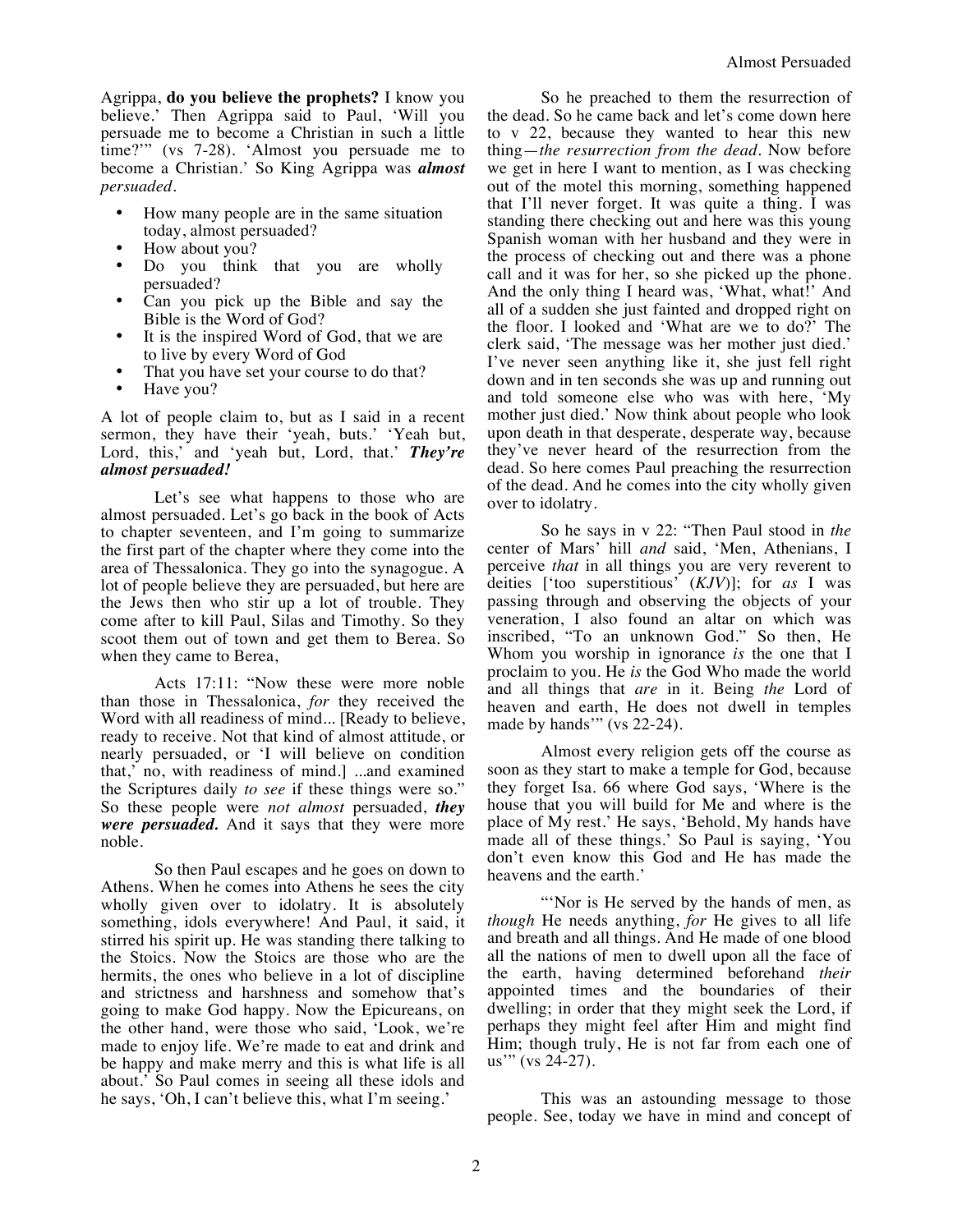what we understand about Christianity and the world and especially living here in the United States, we do not comprehend how these people were wholly given over to idolatry. Paul was preaching this strange new doctrine, for he says: "'For in Him we live and move and have our being...'" (v 28).

Now, that's a phenomenal message—isn't it? The Greeks had all of these gods, a god for love, a god for this, a god for healing, a god for war, a god for peace, a god for heaven, a god for hell, a god for the sea, a god for the air, a god for the house, a god for the temple, a god here and a god there. It's almost like *Old MacDonald Had a Farm*. Where's a god here and a god there, and all after animals and images and idols and nudity and pornography. And here's Paul right in the middle there, teaching this strange and unusual doctrine and saying that this God that you don't know gives you every breath of air that you breathe. Has created the world so that you can seek after Him.

""...as some of the poets among you also have said, "For we are His offspring." Therefore, since we are the offspring of God.… [He even quoted one of the poets]: …For in Him we live and move and have our being; as some of the poets among you also have said, "For we are His offspring." Therefore, since we are the offspring of God, we should not think that the Godhead is like that which is made of gold, or silver, or stone—a graven thing of art *devised by the* imagination of man; for *although* God has indeed overlooked the times of this ignorance, He now commands all men everywhere to repent'" (vs 28-30).

So here Paul has just launched right in to a tremendous message of repentance and the Kingdom of God, the resurrection of Jesus Christ. He says: "'Because He has set a day in which He will judge the world in righteousness by a man Whom He has appointed, having given proof to all *by* raising Him from *the* dead.' And after hearing *about the*  resurrection of *the* dead, some mocked; but some said, 'We will hear you again concerning this *matter*'" (vs 31-32). That is, *'I'm almost persuaded.'* Of course then there were some who believed. But isn't it interesting there were so few in Athens who believed that nowhere do we find a church at Athens recorded in the New Testament. Very interesting. Athens was *almost persuaded!*

How about you concerning God? Are you almost persuaded? Let's go up to the Old Testament now and let's see the account with Lot. In Genesis 18 Abraham negotiates with God. Because, you see, Abraham was not persuaded that there were fifty men there, no, nor forty-five, nor thirty. He finally got down to ten and God said, 'All right, for ten men I will not destroy Sodom.' So then in Genesis 19 the two angels come down to check out and see what

Sodom is like, to see if the cry that they have heard that comes up from Sodom is indeed as bad as it has said.

Genesis 19:13, where the angel said: "'For we will destroy this place, because great is the cry of it before the face of the LORD. And the LORD has sent us to destroy it.' And Lot went out and spoke with his sons-in-law, who married his daughters, and said, 'Get up and get out of this place, for the LORD will destroy this city.' But to his sons-in-law he seemed to be jesting…. [So they weren't even persuaded. His sons-in-law were not persuaded.] (So then in the morning): …And when the morning dawned, then the angels hurried Lot, saying, 'Rise up! Take your wife and your two daughters who are here, lest you be consumed in the punishment of the city.'" (vs 13-15).

Let's think about this. How many were saved? *Lot, his two daughters, and his wife*—total of four people—*four* out of that entire city. I hope to have something about a new discovery that they think that they have found where Sodom has been buried under tons of sulfur and brimstone for all these centuries. But I'll bring that later. So you know the rest of the story. You would think that Lot was really persuaded, because he wanted to go. But let's see Lot's attitude here.

"And it came to pass when they brought him outside... [Because the angels took him by the hand and said, 'We have to get out of here, now flee into the mountains. Get out of here.' So they took him by the hand, they went forth, and they said]: ...'Escape for your life! Do not look behind you, nor stay anywhere in the plain. Escape to the mountain lest you be consumed.' And Lot said to them, 'Oh, no, my LORD.... [He wasn't quite persuaded—was he?] ...Behold now, your servant has found grace in your sight, and you have magnified your mercy, which you have shown to me in saving my life. But I cannot escape to the mountain, lest some evil overtake me I die. Behold now, this city *is* near to flee to, and it is a little one... [little city of Zoar] ...Oh, let me escape there—is it not a little one? and my soul shall live" (vs 17-20).

So they said, 'Okay, go to the city.' So they went to the city and soon as the sun rose—let's pick it up here in v 24: "Then the LORD rained upon Sodom and upon Gomorrah brimstone and fire, from the LORD out of heaven. And He overthrew those cities, and all the plain, and all the inhabitants of the cities, and that which grew upon the ground.... [But what about Lot's wife? She wasn't persuaded at all, because it says of her:] ...But his wife looked back from behind him, and she became a pillar of salt" (vs 24-26). *Almost persuaded! Almost believing!* but not quite! So look what happened to her.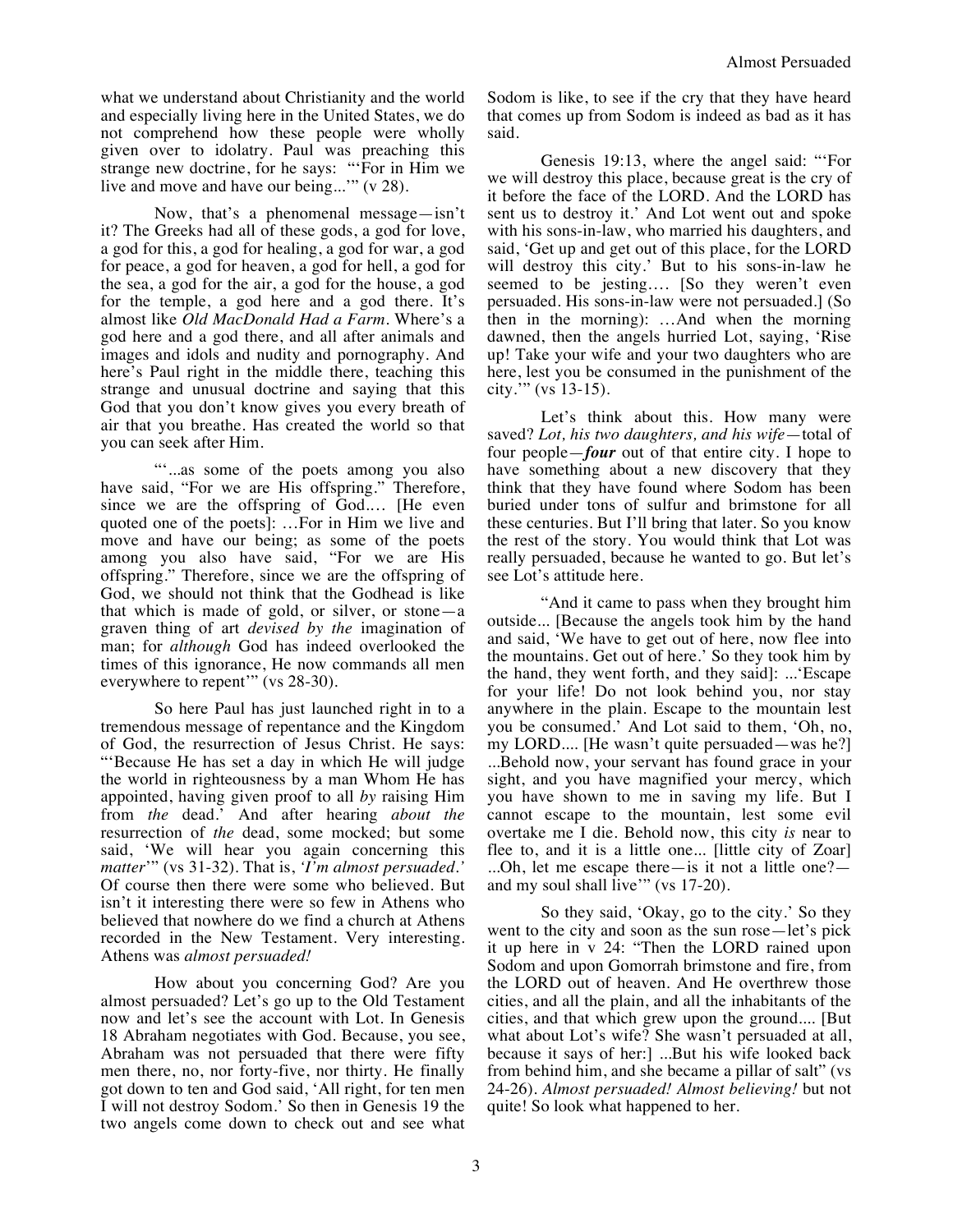Now let's see another account here in the book of Deuteronomy. God gave tremendous promises, *blessings,* so that He would have His people Israel go into the promised land, that He promised them, a land flowing with milk and with honey, a tremendous land. A land where God said they could eat bread without scarceness, where they could dig and get copper and gold and ore out of the ground, where they could make fine and magnificent and beautiful homes, and eat bread to the full. So what did Moses do? He sent out a spy from each one of the twelve tribes and they went out and spied out the land and they brought back with them a bunch of grapes that was so huge that it had to be carried on a staff between the shoulders of two men. But when they got back, ten of the spies said, 'Oh, these cities are so tremendous, and the people are tall, and the Anakim, they're just too much for us.' And all the people began to moan and groan and began to rebel.

Deuteronomy 1:26: "Yet you would not go up, but rebelled against the commandment of the LORD your God. And you murmured in your tents and said, 'Because the LORD hates us...'" (vs 26- 27). Now that's what happens when you're not really fully persuaded of God. Then you find reason to accuse God. So they said, 'Oh, the Lord brought us out here because He hated us.' Another place they said, 'Oh, that we would have died in Egypt rather than be in this wilderness.' So then you know the punishment that came along. God said, 'All right, you're going to stay in the wilderness for forty years.'

So when the people heard that God said, 'Now you're not going to go up,' they said, 'We will go up. Oh, yes, we've sinned against the Lord.' Verse 41, after the sentence was given: "And you answered and said to me... [This is Moses speaking now.] ...'We have sinned against the LORD; we will go up and fight according to all that the LORD our God commanded us.'" They weren't persuaded the first time, so they thought they could take matters into their hands and do it anyway. Well, they weren't persuaded the second time. What does this tell us? Two very important things:

1. God said what He meant when He was going to bring them into the promised land, when He was going to fight for them that these enemies would be nothing, just as Joshua and Caleb had told them.

'Look don't worry about them. They'll just be like grasshoppers. God will fight our battle. He'll take care of them.' *Oh, no, I'm not persuaded. God has brought us out here to kill us, because He hates us.* So then the answer came back, 'All right, if that's the way you feel about Me,' God's answer was, 'For every day they were spying out the land forty days shall you spend a year wandering in the wilderness.' And the second thing:

2. They weren't persuaded of what God said the second time either.

So then they said, 'Oh, we'll change God's mind,' or 'We'll go up and do what the Lord says. If we don't do what He says.' But then again then they're transgressing the commandment of God—aren't they? 'God will have to do this for us.' And so they were going to go.

Verse 41: "'And when each one of you had buckled on his weapons of war, you were ready to go up into the hill. But the LORD said to me, "say to them, 'Do not go up, nor fight, for I *am* not among you, you will be beaten by your enemies.'" So I spoke to you... [Moses said] ...And you would not hear... [You weren't persuaded by with what God said.] ...but rebelled against the commandment of the LORD, and went presumptuously up into the hill. And the Amorites who lived in that mountain came out against you and chased you, even as bees do, and destroyed you in Seir, to Hormah. And you returned and wept before the LORD. But the LORD would not hearken to your voice, nor give ear to you. So you stayed in Kadesh many days'" (vs 41-46).

In either case, not persuaded, not even almost persuaded. But then you see how the carnal mind reasons around. 'Well, then, we will go ahead and do it anyhow, because this is what God said to do.' But when God changes what He says to do and told them, 'Don't go up,' then obviously they weren't going to accomplish what God said He would in the first place.

Let's look at another one, Number 20. The book of Numbers contains all of these rebellions, all of the ten rebellions of the children of Israel while they were wandering in the wilderness. Now you've got to feel sorry for Moses. You've got to feel sorry for Aaron. From the first day that he entered into Egypt to bring the children of Israel out of Egypt, as God said, they said, 'Who are you?' *Well, the Lord has sent me.* 'Well, what is His name?' *God is going to take you out with a strong hand.* So he went into Pharaoh and he said, 'Pharaoh, the Lord God says let My people go.' Pharaoh looks at Moses and says, 'Who is the Lord that I should let the people go?' So Moses said, 'You let the people have their rest.' *I will not give them any rest.*

So immediately the Israelites were afflicted more when Moses first came. Then you know the rest of the account how Pharaoh finally let them go. They got six days out from Egypt and they were ready to cross the Red Sea and the people said, 'Oh, no, what are we going to do? God has brought us in the wilderness to kill us, but we want all the blessings, Lord. But we don't like what you're doing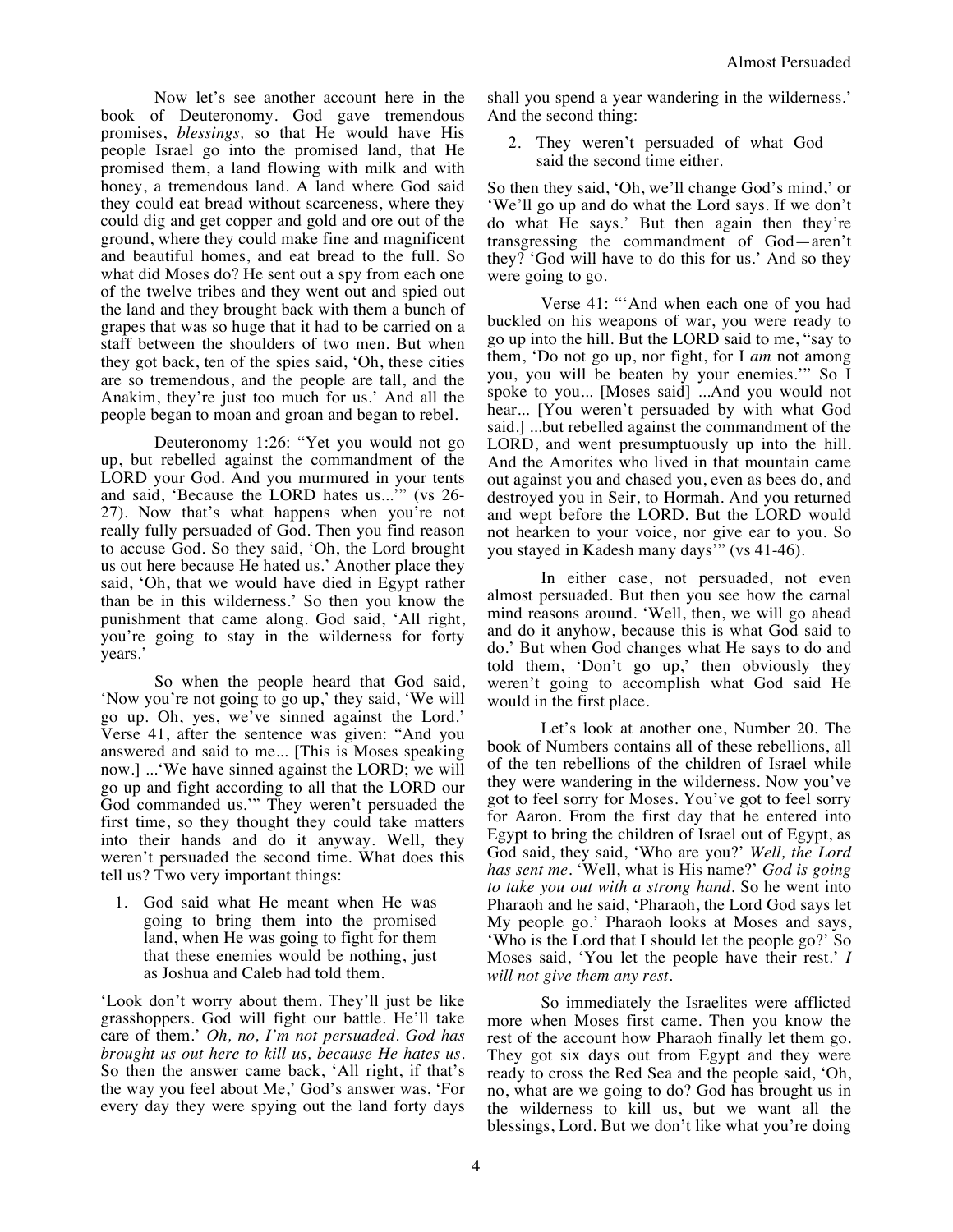to us, Lord.' So then the miracle of opening the Red Sea and walking through the Red Sea, and they were all happy and delirious and just rejoicing and praising God. Three days later they came to where they needed water again and the water was bitter and they said, 'Oh, who's going to give us water?' A few days later they wanted to have some flesh to eat, 'Oh, who's going to give us flesh to eat?'

And so just picture all the years of poor Moses. Moses went to God and said, 'Oh, Lord, these people that you're bringing out. They're something. You distressed me with all of this.' And every time they rebelled, the Lord said to Moses, 'Moses, these people, these are your people.' So it was a back and forth thing with them.

After they abode in Kadesh and Miriam died there (v 1). Numbers 20:2: "And there was no water for the congregation. And they gathered themselves against Moses and against Aaron. And the people contended with Moses and spoke, saying, 'Oh that we had died when our brethren died before the LORD! And why have you brought up the congregation of the LORD... [they still say 'the congregation of the Lord.' That's interesting—isn't it?] ...into this wilderness, so that we and our livestock should die there?'" (vs 2-4).

Now, if you were Moses, wouldn't you have had enough? There were times when I'm sure, that Moses would have just as soon walked off and said, 'Lord, they're Yours.' You go through and read it and see if you would not have done that. At least that would have been your feelings.

"'And why have you made us... [Notice what they say here, 'made us.' *You forced us.*] ...to come up out of Egypt to bring us into this evil place? It *is*  not a place of seed or of figs or of vines or of pomegranates. And there is no water to drink.' And Moses and Aaron went from the presence of the assembly to the door of the tabernacle of the congregation, and they fell upon their faces. And the glory of the LORD appeared to them. And the LORD spoke to Moses saying, 'Take the rod, and gather the assembly, you and Aaron your brother, and **speak to the rock** before their eyes. And it shall give forth its water, and you shall bring forth to them water out of the rock. So you shall give the congregation and their animals *water* to drink.' And Moses took the rod from before the presence of the LORD as He commanded him. And Moses and Aaron gathered the congregation together before the rock, and he said to them, 'Hear now, you rebels. Must we bring water for you out of this rock?'.... [Moses was angry.] ...And Moses lifted up his hand and with his rod he struck the rock twice. And the water came out plentifully, and the congregation and their animals drank" (vs  $\bar{5}$ -11).

But notice what is said next. Now, if you are *almost persuaded*, this is a good lesson right here, the next verse. "And the LORD spoke to Moses and Aaron, **'Because you did not believe Me,** to sanctify Me in the eyes of the children of Israel, therefore you shall not bring this congregation into the land which I have given them'"  $(v 12)$ . What was it that he was told to do? Beat the rock or speak to the rock? *He was told to speak to the rock*, but he took the rod and he hit it twice. God still gave them water, but notice what God said of Moses and Aaron. He said, *'Because you believe Me not.'*

So if you are *almost persuaded*, do you fall into the same category as Moses that you don't believe what God has said? What must God say to be believable? *God doesn't have to prove Himself to you or to anybody else*. *What God says is so! And what God has preserved in His Word is true!* And *this is what should persuade you*, not just your own thoughts and your own choices and your own excuses and what you want to do for God. But what God wants to do for you.

Let's go to Luke 1, and here is another case of a tremendous miracle being done. This is the account leading up to the events concerning the birth of John the Baptist. Now again I will summarize the story for you. Zacharias was a priest according to the course of Abijah, which was the week of Pentecost during the year in which this occurred. He was old. His wife Elizabeth was old and they were barren. They had no children. So being his duty to offer incense, he went into the Holy part of the temple to take the incense. And an angel of the Lord appeared unto him.

Luke 1:11: "Then an angel of *the* Lord appeared to him, standing at *the* right side of the altar of incense.... [This is an angel, not God, but he had a message from God to tell Zacharias.] ...And when he saw *the angel*, Zacharias was troubled, and fear fell upon him. But the angel said to him, 'Fear not, Zacharias, because your supplication has been heard; and your wife Elizabeth shall bear a son to you, and you shall call his name John. And he shall be a joy and exultation to you; and many shall rejoice at his birth, for he shall be great before the Lord. And he shall never drink wine or strong drink in any form, but he shall be filled with *the* Holy Spirit even from his mother's womb. And many of the children of Israel shall he turn to *the* Lord their God. And he shall go before Him... [That is quoting the Scripture now referring to Jesus Christ.] ...in *the*  spirit and power of Elijah, to turn *the* hearts of the fathers to *the* children, and *the* disobedient to *the*  wisdom of *the* righteous, to make ready a people prepared for *the* Lord'" (vs 11-17).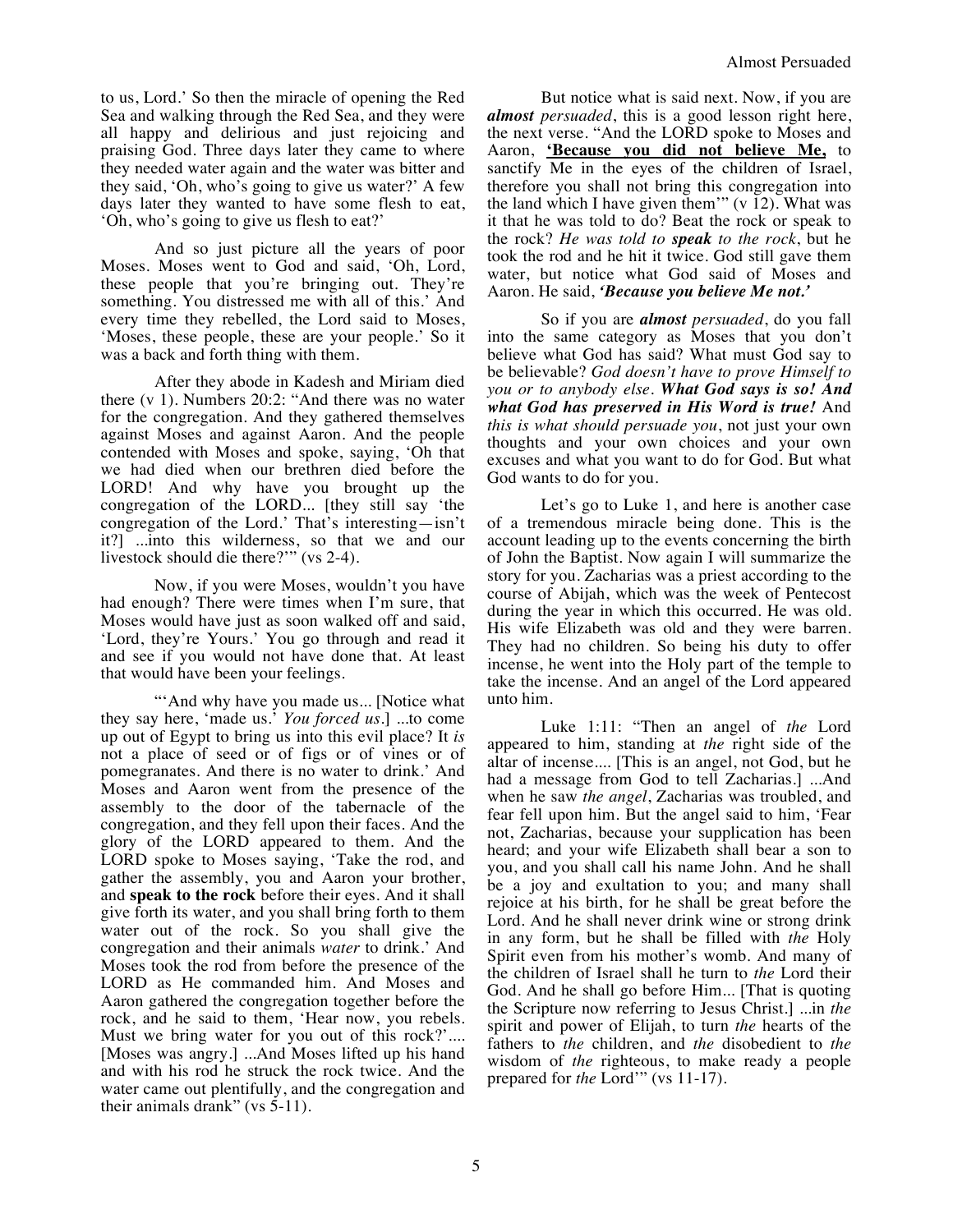Now notice what happens next, a very simple question. "Then Zacharias said to the angel, 'By what *means* shall I know this? For I am an old man, and my wife is advanced in years.' And the angel answered *and* said to him, 'I am Gabriel, who stands in the presence of God; and I was sent to speak to you, and to announce this good news to you. But behold, you shall be silent and unable to speak until the day in which these things shall take place, because you did not believe my words, which shall be fulfilled in their time'" (vs 18-20).

Now that's a pretty heavy Scripture—isn't it? An innocent question, because Zacharias was *almost persuaded* that this could be and an angel sent directly from God.

## (go to the next track)

So the angel said, 'Because you didn't believe me, you're going to be dumb until he's born.' Of course, you know the rest of the account. He came out of the temple and all the people wanted to know what was going on, and he couldn't tell them a thing. That must have been quite an amazing and almost hilarious situation. Probably had to write it down. You know what happened when John the Baptist was born. Everyone wanted to name him Zacharias after his father and he shook his head no. And he wrote down John, 'His name shall be John.' And they didn't want to accept that. Then finally the dumbness was lift from his tongue so he could speak and he says, 'His name shall be John.'

Now Zacharias had to go through all of that because he was *almost persuaded*. Now let's look at another case of someone who is *almost persuaded*. Everyone wants eternal life—right? Everyone wants the good things that God is going to give—right? Everyone wants it, but too many of them want it their own way. So here came a certain rich ruler.

Luke 18:18: "And a certain ruler asked Him, saying, 'Good Master, what shall I do to inherit eternal life?'.... [Here's another thing about Jesus. He never agreed with any man. In Matthew's account, He says, 'Why call Me good, there's none good but God.'] ...Then Jesus said to him, 'Why do you call Me good? No one *is* good except one— God. You know the commandments: "You shall not commit adultery. You shall not commit murder. You shall not steal. You shall not bear false witness. Honor your father and your mother"" (vs 18-20).

"And he said, 'I have kept all these *commandment*s from my youth.' And after hearing these things, Jesus said to him, 'You still lack one thing; sell everything that you have, and distribute to *the* poor, and you shall have treasure in heaven; and come *and* follow Me'.... [And he wanted eternal life. He was *almost persuaded*. He was doing the commandments of God, marvelous.] (So Jesus said):

...You still lack one thing; sell everything that you have. But when he heard these things, he became very sorrowful; for he was quite rich. Now when Jesus saw him become so sorrowful, He said, 'How difficult *it is for* those who have riches to enter into the Kingdom of God!'" (vs 21-24). *Almost persuaded*—right? But excluded!

- Are you *almost* persuaded?
- Do you believe *almost all* that God says you should do?

Now I've got a booklet here that I want to read out of and it's from an *almost persuaded* 'Christian.' The title of it is, *Remember the Sabbath Day*. Very interesting booklet, nice booklet, and it's put out by the Coral Ridge Ministries. The author is D. James Kennedy, PhD. It shows the picture of the church. My what an impressive church, a huge and a gargantuan, tremendous organ. You would think, 'Oh, what a fantastic thing! This has got to be of God. Oh, these people with this have got to be close to God. After all, look at the size of that choir and the size of those pipes for the organ. Oh, what a fantastic thing that is!'

So he writes a booklet concerning the Sabbath. Now for those who keep the seventh day, you think, 'Hey, right on.' So he starts out with Exodus 20:8-11, which says: "Remember the Sabbath day to keep it Holy. Six days you shall labor and do all your work. But the seventh day *is* the Sabbath of the LORD your God. In it you shall not do any work, you, nor your son, nor your daughter; your manservant, nor your maidservant, nor your livestock, nor the stranger within your gates; for *in* six days the LORD made the heaven and the earth, the sea, and all that *is* in them, and rested the seventh day. Therefore the LORD blessed the Sabbath day and sanctified it."

You think, 'Boy, here's someone who's keeping the Sabbath. Isn't that nice?' So he makes the statement that 'the Jews kept the seventh-day Sabbath, but Christians keep the first day of the week as their Sabbath.' So here he is, a minister, says, 'Remember the Sabbath day,' but he means Sunday. Now isn't that just like the Israelites when God said, 'Go into the land,' they said, 'No.' So God said, 'All right, you're not going into the land, if that's what you want.' They said, 'No, we'll go into the land.' So here's a man who quotes the Sabbath, quotes about the seventh day of the week, but says it's the first!

He says we shouldn't work on the first day of the week, what a shame it is. Here, let me read just a little bit to you out of this. (Remember the Sabbath Day by D. James Kennedy, PhD.):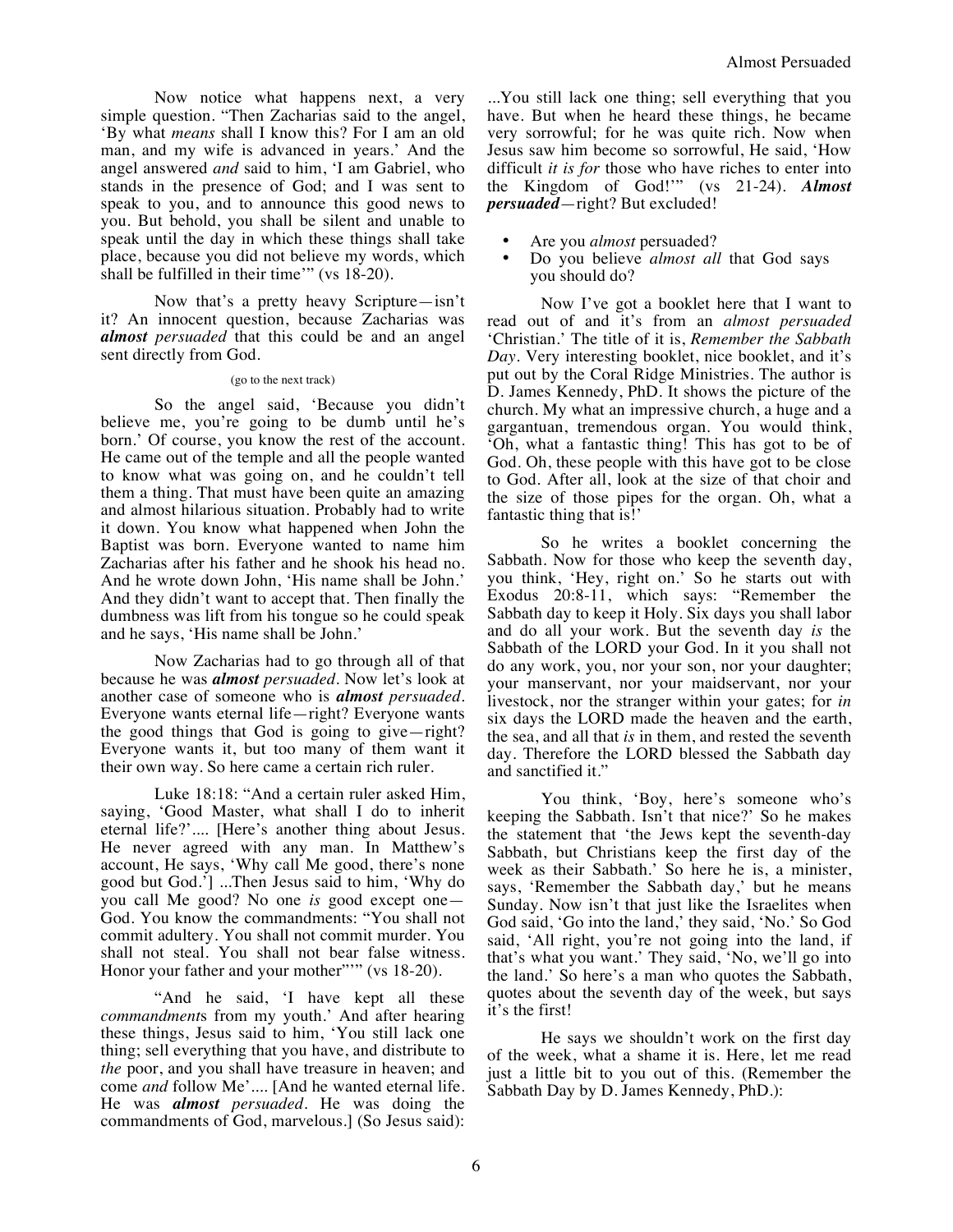We have come to a time when Sunday sports dominates the scene and are as American as apple pie. I would like to tell you about something that was American. King James I of England when he issued a decree of his famous book of sports brought about something absolutely new in England. It was the initiation of Sunday afternoon sports of all kinds.

So this is nothing new, sports on Sunday afternoon.

This caused a tremendous outcry on the part of many of the Godly pastors and Godly people and it brought such a hindrance to their church, that historians tell us that it was one of the primary reasons why the groups gathered together and sailed two years later from that land to America.

Well, to make a long story short, he says that the Pilgrims arrived and there was a storm going on and it was on Saturday, so they stayed there on the ship and wouldn't unload on Sunday because they kept Sunday and then they unloaded after Sunday. So that's quite a thing.

There is a uniqueness to this commandment in our time.

Isn't that absolutely incredible? I could not believe this. I was absolutely astonished! Now he's *persuaded* that we ought to have one day in seven. He is *persuaded* that the first day of the week is the Lord's day, but he really doesn't know which one is the Lord's day. Let me read just a little bit more here.

There is a uniqueness to this commandment in our time. It is the only commandment which you as a professing Christian can break and will be tempted to break with impunity on this earth.

Now he's professing to worship Christ. Let's go to Mark 2. What I'm going to read here, what he says about the Sabbath, and what you cannot and should not do in relationship to other commandments, and then says that the Sabbath is the first day of the week is absolutely incredible! I've never had anything, to use the modern expression—*blow my mind!*—as this did.

Mark 2:27 says, this is Jesus talking—the One Whom he says he is worshiping, the One Whom he says enters into his church, which by the way has an idol on top of the steeple, and is there in the presence when the choir sings and the organ plays and the people gather on Sunday. Jesus said, **"The Sabbath was made for man,** *and* **not man for the Sabbath; Therefore, the Son of man is**  Lord even of the Sabbath" (vs 27-28). Now he's *almost persuaded* concerning the Sabbath and he lays a pretty heavy trip on everyone.

You obviously cannot steal and murder without getting yourself in danger of the law. Not too many people are tempted to worship idols.

But he has one right on top of his church in the form of a cross.

If you lie, you're going to bring upon yourself the censure of at least Christians. If you take God's name in vain, certainly Christians are going to set you straight in a hurry. You can be dishonest and profane the Sabbath and seek your own ways and your own pleasures and work and you will not only get in trouble with the law, but you will be censured by Christians. You may even be applauded by them and set forth as an example of many who work on this day are. Therefore, you come down to one commandment which is going to be a test as to whether you really love God.

I can't believe what I just read! He is saying that the first day of the week is the Sabbath and not the seventh day, when he quotes in here the seventh day is the Sabbath of the Lord and Jesus Christ is the Lord of the Sabbath. He didn't quote that, by the way. Then he goes on and says:

Are you really concerned about what God thinks? Are you really concerned what God says?

It's interesting. He ought to ask himself those questions concerning what God says in relationship to what God has taught us in the Bible concerning the Sabbath.

Now let's go back to 1-Kings 18 and here are some people back here who were stuck between two opinions. They were almost persuaded either way. So then God had to make it clear. We find that this is an account of Ahab and Elijah. And Ahab was the king and he was a wicked king and he was evil and he did terrible and horrible things. He married Jezebel, who was the daughter of the Canaanite high priest. He caused all Israel to commit idolatry, to worship Baal. So they get together with a meeting.

1-King 18:17: "And it came to pass when Ahab saw Elijah, Ahab said to him, '*Are* you he that troubles Israel?' And he answered, 'I have not troubled Israel, but you and your father's house have in that you have forsaken the commandments of the LORD, and you have followed Baalim.... [And Baalim with the 'im' at the end means many different Baals or lords.] ...Now therefore, send *and* gather to me all Israel to Mount Carmel, and four hundred and fifty of the prophets of Baal, and four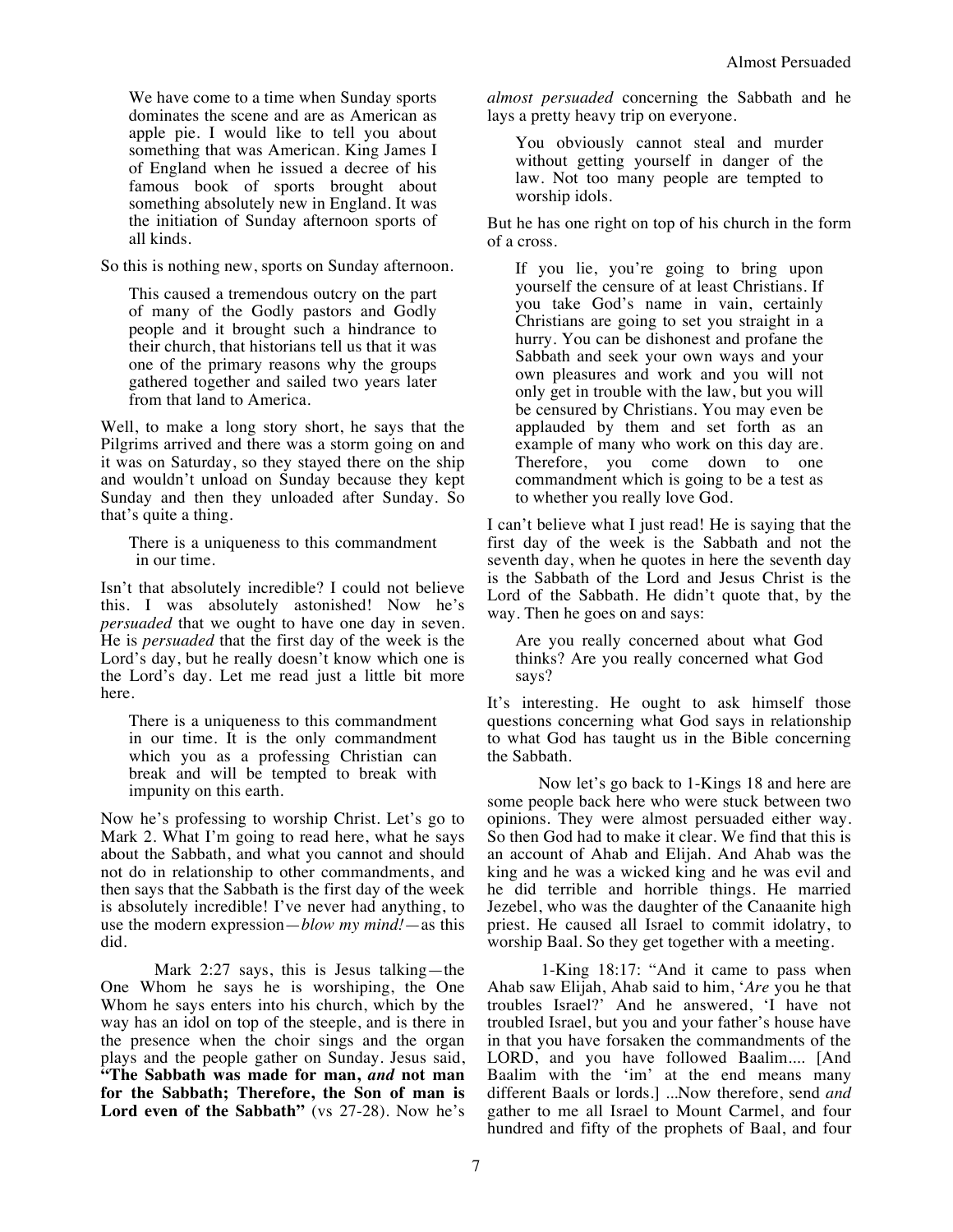hundred of the prophets of Asherah who eat at Jezebel's table.' Then Ahab sent to all the children of Israel and gathered the prophets together to mount Carmel. And Elijah came to all the people and said, 'How long will you vacillate between two different opinions?....'" (vs 17-21).

And that's what so many people are divided in. They're *almost persuaded*. They *almos***t** *believe*.

- Are you divided between two opinions?
- Do you want to serve God?
- Do you want to serve God His way, every way that God says you should do?
- Are you *really convinced* of that?
- Or

## • are you *almost persuaded*?

There's going to come a time, just like with the people of Israel here. They were divided between two opinions and God caused them to choose. There is going to come a day in your life just exactly like this, that God is going to bear down into your life and you're going to have to choose whom will you serve and how will you serve. So let's follow along in this account here. He said:

"'How long will you vacillate between two different opinions? If the LORD is God, follow Him. But if Baal is God, *then* follow him.' And the people did not answer him a word. And Elijah said to the people 'I, I alone, remain a prophet of the LORD. But Baal's prophets are four hundred and fifty men'" (vs 21-22).

So he said, 'We're going to run a little contest here, folks.' I'll sort of summarize the story. And he said, 'We're going to take two bulls and we're going to have the priests of Baal get over here and offer their sacrifice and then I will offer mine and the God that answers by fire, He is the Lord.'

Verse 25: "And Elijah said to the prophets of Baal, 'Choose one bull for yourselves, and prepare first, for you are many. And call on the name of your god, but place no fire *under* it.' So they took the bull which was given them, and they dressed it, and called on the name of Baal from morning even until noon saying, 'O Baal, hear us.' But there was no voice, nor any who answered. Then they leaped upon the altar which was made…. [You've got to shout and yell and scream and dance and gnash yourself.] …Now it came to pass at noon Elijah mocked them and said, 'Cry aloud with a great voice, for is a god. Either he is meditating, or he is pursuing, or he is in a journey. Perhaps he is asleep and must be awakened!' And they cried with a loud voice and cut themselves with knives and lances until the blood gushed out upon them" (vs 25-28). Isn't that pleasing to God, cut yourself, let the blood run down and beat your back and beat your flesh and

make yourself into mincemeat and jump up and down and yell and scream, 'Oh, Baal!'

"So it came to pass when midday was past, and when they prophesied until the offering of *Elijah's* oblation... [That's is when it should have been offered.] ...there was neither voice nor any to answer, nor anyone who paid attention. And Elijah said to all the people 'Come near to me.' And all the people came near him. And he repaired the altar of the LORD that had been thrown down. And Elijah took twelve stones, according to the number of the tribes of the sons of Jacob to whom the word of the LORD came, saying, 'Israel shall be your name.' And with the stones he built an altar in the name of the LORD, and he made a trench around the altar big enough to contain two measures of seed. And he arranged the wood, and cut the bull in pieces, and placed *it* on the wood, and said, 'Fill four water jars with water... [Now mind you, this was after three and a half years of drought and water was very precious. So he said:] ...Fill four water jars with water and pour on the burnt sacrifice and on the wood.' And he said, 'Do *it* a second time,' And they did *it* the second time. And he said, 'Do *it* the third time.' And they did *it* the third time. And the water ran all around the altar. And he filled the trench also with water" (vs  $29-35$ ).

Now notice how Elijah prayed. Elijah didn't have to be persuaded. He already was, he knew. There was no division of opinion with Elijah. Now here are the impossible circumstances. "Now it came to pass at the time of the offering of the oblation, Elijah the prophet came near and said... [Notice the short prayer.] ...'LORD, the God of Abraham, Isaac, and of Israel, let it be known this day that You *are*  God in Israel, and that I am Your servant, and that I have done all these things at Your word. Hear me, O LORD, hear me, that this people may know that You *are* the LORD God, and that You have turned their heart back again.' Then the fire of the LORD fell and burned up the burnt sacrifice and the wood, and the stones and the dust, and licked up the water that *was* in the trench. And when all the people say, they fell on their faces. And they said, 'The LORD, He is the God! The LORD, He is the God!'" (vs 36-39).

So I want to ask you what is it going to do to persuade *you*? and In that persuasion, are you going to be persuaded wholly or almost? Can't have it both ways. The New Testament says, 'No one can serve two masters. You'll either love one and hate the other or hold to one and ignore the other. You cannot serve God and mammon.' You can't serve God and your way. You cannot take the words of God, as this minister did referring to the Sabbath, and say, 'Folks, now this applies to Sunday, the first day of the week,' when God says it's the Sabbath, the seventh day of the week. And then so subtly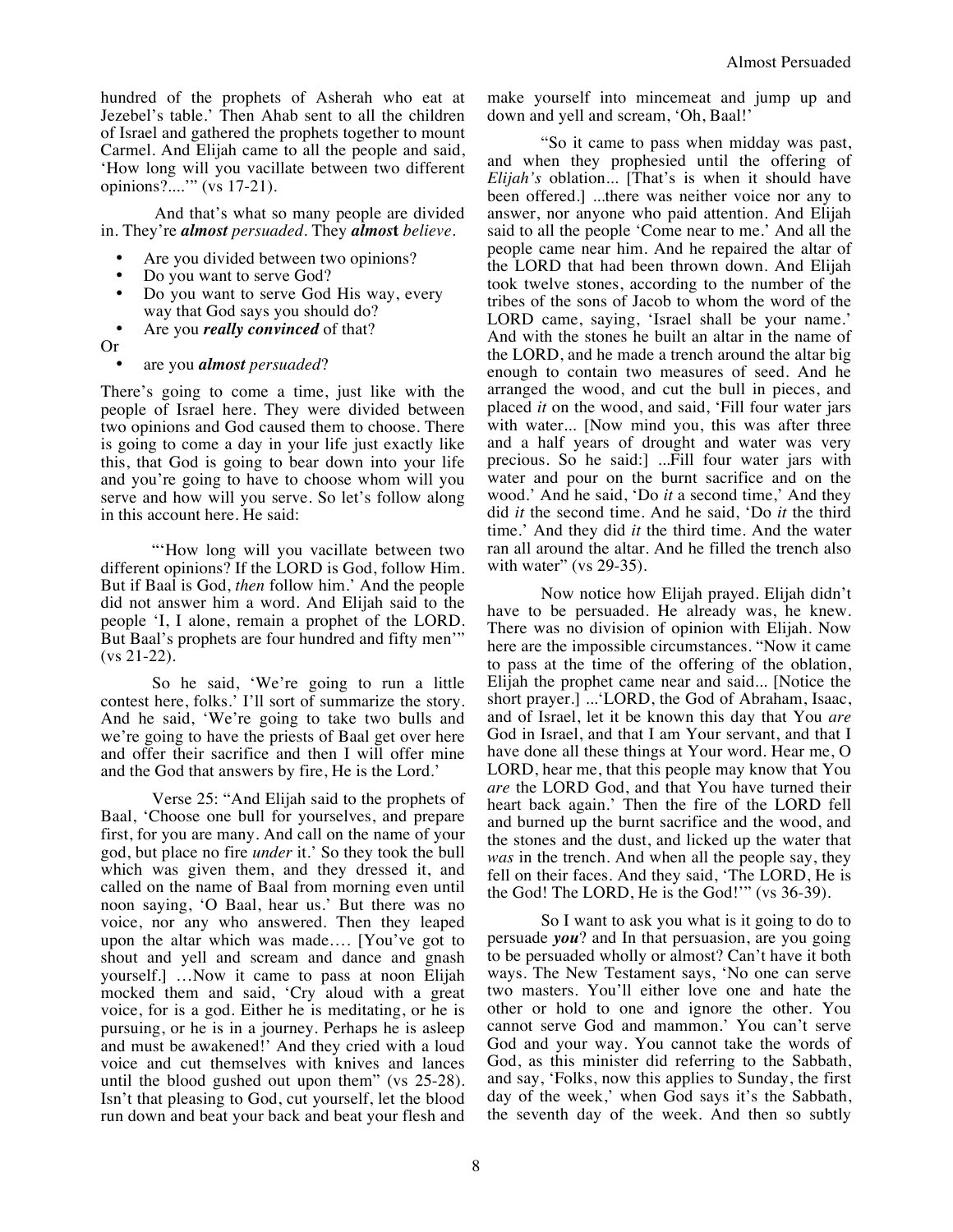twist everything. And all of sudden *the people are persuaded* that the first day of the week is, yes, the Sabbath.

Now let's look at a couple of other Scriptures here as we try and answer this question. Let's go back again to the book of Luke. As we're turning there—that was a tremendous example with Elijah and the people and the sacrifice and everything that was happening there with the prophets of Baal. And of course, then you know the rest of the account that they took and slew all the prophets of Baal. Even after that Elijah thought that he was the only one left on earth that there was. He went down to Mount Horeb. He went in a cave and said, 'Oh, Lord God, I'm so discouraged. Jezebel's after me and I know we got rid of all these prophets.' Then you know the account where God said, 'Now, Elijah, I've got seven thousand that haven't bowed the knee to Baal. Now get up and go do your work the way you ought to.' He didn't answer him in the earthquake. He didn't answer him in the fire. He didn't answer him in the windstorm, but it was a small still voice. So God was merciful to Elijah. He said, 'Don't fear Jezebel, get up and go do what you need to do.'

So it's the same thing in your life. Don't sit there and think about all the things contrary, all the things that will hold you back. Is it a car? Is it a wife? Is it a home? Is it whatever people think? Is the church that you belong to? Is it your friends? Is it your relatives? And after all, what will they think? So *if you are almost persuaded*, let me read to you a parable to let you know that you can't just do what you think you ought to do, but rather you have to do what God says you should do.

Let's go to Luke 17:5, and here's a tremendous parable where there's an absolutely magnificent lesson for us. Now there are many different things we can learn out of this, but this is really a tremendous one. Luke 17:5: "Then the apostles said to the Lord, 'Increase our faith.' But the Lord said, 'If you had faith as a *tiny* mustard seed... [Now I don't know if you've ever seen a mustard seed, but a mustard seed is a little teeny, teeny speck of a seed.] ...you might say to this sycamine tree, "Be rooted up, and be planted in the sea," and it would obey you'" (vs 5-6). That's a tall order—isn't it? So the apostles couldn't quite understand that.

Verse 7: "'But which of you having a servant plowing or shepherding will immediately say *to him when* he comes in from the field... ['Oh, you've worked a hard day, you've been out there in the field, go ahead and go eat.'] ...Rather, will he not say to him, "Prepare what I may eat, and gird yourself, *and* serve me while I eat and drink; and afterwards you may eat and drink"?'" (vs 7-8).

Now I want to ask you a question. How long do you think you would put up with that? How long do you think your union would put up with that? Here in Southern California they're having a big strike with all the major supermarkets because they don't want their people to work. Can you imagine, here you are out in this field, you're plowing and that's tough work. Have you ever been behind an oxen plowing in the dust and the heat and the smell and the flies and the birds hovering around? And you're all dusty and dirty, you fed the cattle, you fed the donkeys, you milked the cows, you come into the house and the master says, 'Go get yourself cleaned up and I want you to fix dinner for me and serve me. And when you're all done with that you can eat!' That's a tall order—isn't it? 'Ah, this, I'll sure be glad when I don't have to work for this guy anymore.' And you're out there and you're cooking the food and you're dying of hunger and you don't dare put your finger in to take a morsel—right? *Because you'll be beaten with stripes if you do.*

He says, """...Afterwards, you may eat and drink." Is he thankful to that servant because he did the things that were commanded him?….'" (vs 8-9). Just because you do the things that you're commanded, is that any great thing to God—really?

So here it is with this man who's saying, 'Oh, the Christians always kept the first day of the week which is their Sabbath and we're going to take the word of God and we're going to put it on the first day of the week and we're going to keep this day like the Sabbath and keep it Holy. And I don't want any of you people working. I don't want any of you going to any of those games. I don't want any of you doing your own pleasure. I don't want any of you doing your own business on the first day of the week, the Sabbath of the Lord.' Even if he kept the seventh day Sabbath, even if you did everything that God commands you to do, have you done anything worthy of thanks from God to you, or have you only done that which was commanded? *You've only done that which was commanded!*

"'Is he thankful to that servant because he did the things that were commanded him? I think not…. [*Of course not!*] …Likewise you also, when you have done all *the* things that are commanded you, say, "We are unprofitable servants, because we have done that which we were obligated to do""" (vs 9-10). Are you *almost persuaded*?

Let's go back and see what God says in Revelation, the third chapter. And here is a group of people right at the end time that are *almost persuaded* that God's way is right. Now here in the book of Revelation, chapter three, we find a church that is *almost persuaded*—halting between two opinions—whether they're really going to do all that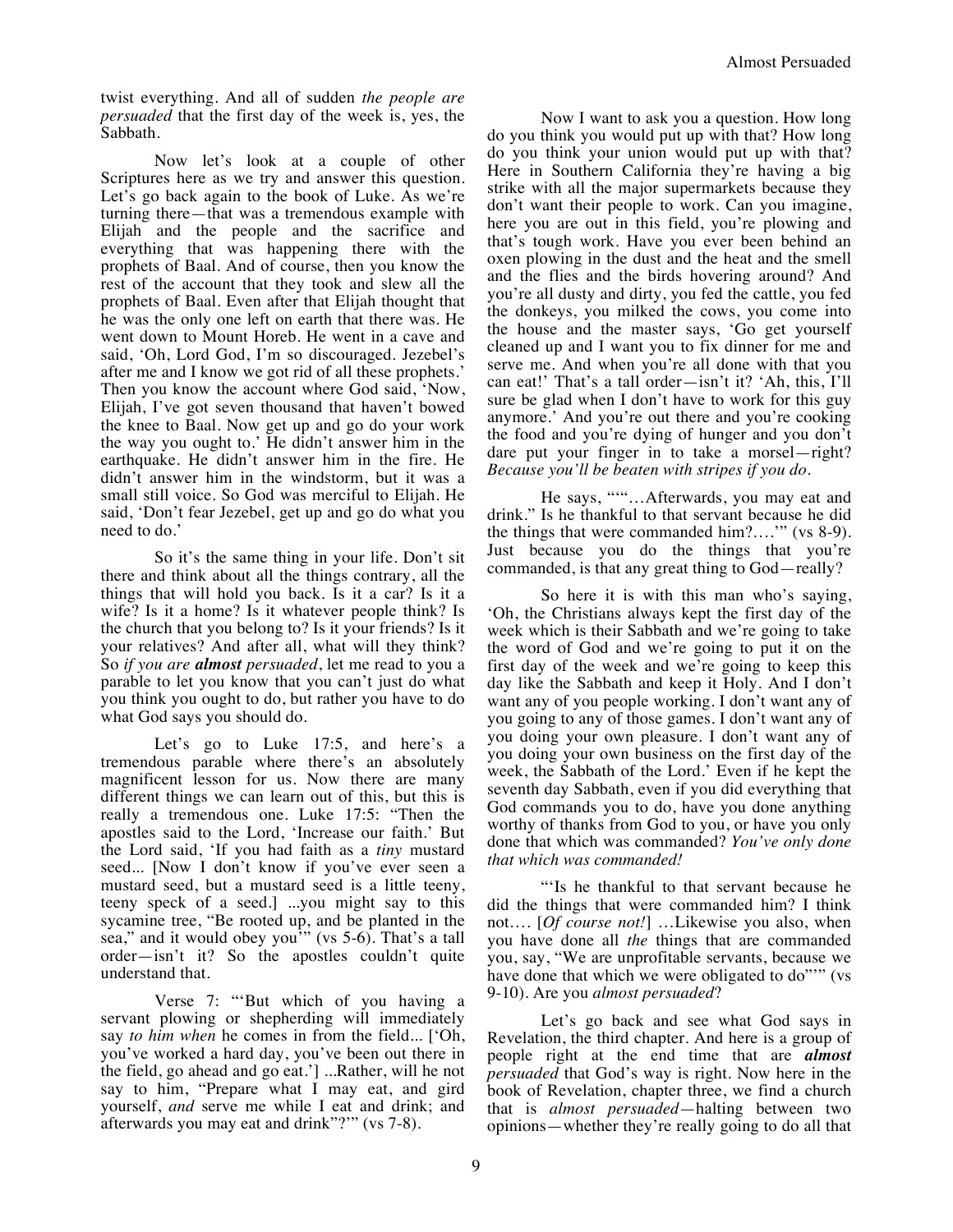God says or not. And because they're not fully persuaded, they get themselves in trouble. Let's read it here. He's talking to the Church of the Laodiceans.

Revelation 3:15: "I know your works, that you are neither cold nor hot... [God wants you one way or the other. He doesn't want you *almost* persuaded. He's wants you cold, having nothing to do with Him; or hot, totally on fire for God.] ...I would *that* you be *either* cold or hot.... ['That's what I want.' He said:] ...So then, because you are lukewarm... [You're *almost persuaded*. You *almost* are willing to do what God says.] ...So then, because you are lukewarm, and *are* neither cold nor hot, I will spew you out of My mouth" (vs 15-16). Isn't that the way it is? If you like hot coffee, you'd rather ice tea or hot coffee rather than warm coffee that tastes like yuk! Or try this: have three bowls of water—one cold, one lukewarm, and one hot. So you put your hand into the cold one. Let it get a little cold, maybe even put some ice in it to really make it cold. Then take that hand and stick it into the lukewarm. It's going to feel hot. So those people who are *almost persuaded* are convinced that they're doing the will of God.

Now then take the hot bowl and get your hand used to it and stick it in there and have it as hot as you can have it. When your hand gets used to the heat, take it out and put it into the lukewarm one and it feels cold. This tells us that all things are relative in relationship to how we view them, but they are not relative in how God views them.

So here's this whole church, this whole group of people, lukewarm. He says, "…I will spew you out of My mouth…. [Now to make it more difficult]: …For you say... [So they're talking back to God.] ...'I am rich, and have become wealthy, and have need of nothing... ['We've got it made. God is with us.'] ...and you do not understand that you are wretched, and miserable, and poor, and blind, and naked... [spiritually. Because you are *almost* persuaded.] (So God says): ...I counsel you to buy from Me gold purified by fire... [God is going to put the test and the porch of trouble and tribulation and persecution to test your persuasion. And will you at that time be like the people who said, after the sacrifice of Elijah, 'The Lord, He is God'? Will you at that time say, 'Lord, all Your ways are right and good,' and repent?] ...I counsel you to buy from Me gold purified by fire so that you may be rich; and white garments so that you may be clothed, and the same of your nakedness may not be revealed; and to anoint your eyes with eye salve, so that you may see" (vs 16-18).

Because when you're fully persuaded, you can see. The scales of deception drop to the side and fall off. Now God says, 'I don't think I'm too harsh on you.' He says: "As many as I love, I rebuke and

chasten. Therefore, be zealous and repent" (v 19). Take your *almost* persuaded stance and become *wholly and fully* persuaded, because that's what God wants.

Now let's go to Mark 12, and we will close here. I want to show you how God wants us to be toward Him in everything, not being *almost persuaded* and picking and choosing what we want and don't want, what we will and will not do, and then begin accusing God, because we don't get out way and talk back to God and say, 'Look, we've got it made anyway, because we're 'rich and we're increased with goods' and we don't need anything more of God.' There was even a man, a high religious figure that said at one time, 'Why, I've been in the church for so long and I have served God so well all of these years, that Satan is no longer interested in me.' Need I tell you what happened? What does the Proverb say? 'Haughtiness comes before a fall,' and he fell. God is no respecter of persons with anyone.

If we are *almost persuaded*, then you need to ask yourself this question, Mark 12:29: "Then Jesus answered him, '*The* first of all the commandments *is*, "Hear, O Israel.... [Now you put your name right there, not just Israel, because that makes you think that God is talking to someone else. Put your own name there.] ...Our one God is *the* Lord, *the* Lord. And *you shall love the Lord your God*... [This is how God wants you to be.] ...*with all your heart, and with all your soul, and with all your mind, and with all your strength.*" This is *the* first commandment'" (vs 29-30). And that is the cure to being almost persuaded.

- *Wholly* follow the Lord!
- *Wholly* kneel to God!
- Do what He says!

—and then you will not be like King Agrippa and say, 'I am *almost persuaded*.' *You will be able to say, 'I am wholly persuaded.'* 

Scriptures from *The Holy Bible In Its Original Order* by Fred R. Coulter

Scriptural References:

- 1) Luke 14:15-20
- 2) Acts 26:22-28
- 3) Acts 17:11, 22-32
- 4) Genesis 19:13-15, 17-20, 24-26
- 5) Deuteronomy 1:26-27, 41-46
- 6) Numbers 20:2-12
- 7) Luke 1:11-20
- 8) Luke 18:18-24
- 9) Exodus 20:8-11
- 10) Mark 2:27-28
- 11) 1-Kings 18:17-22, 25-39
- 12) Luke 17:5-10
- 13) Revelation 3:15-19
- 14) Mark 12:29-30